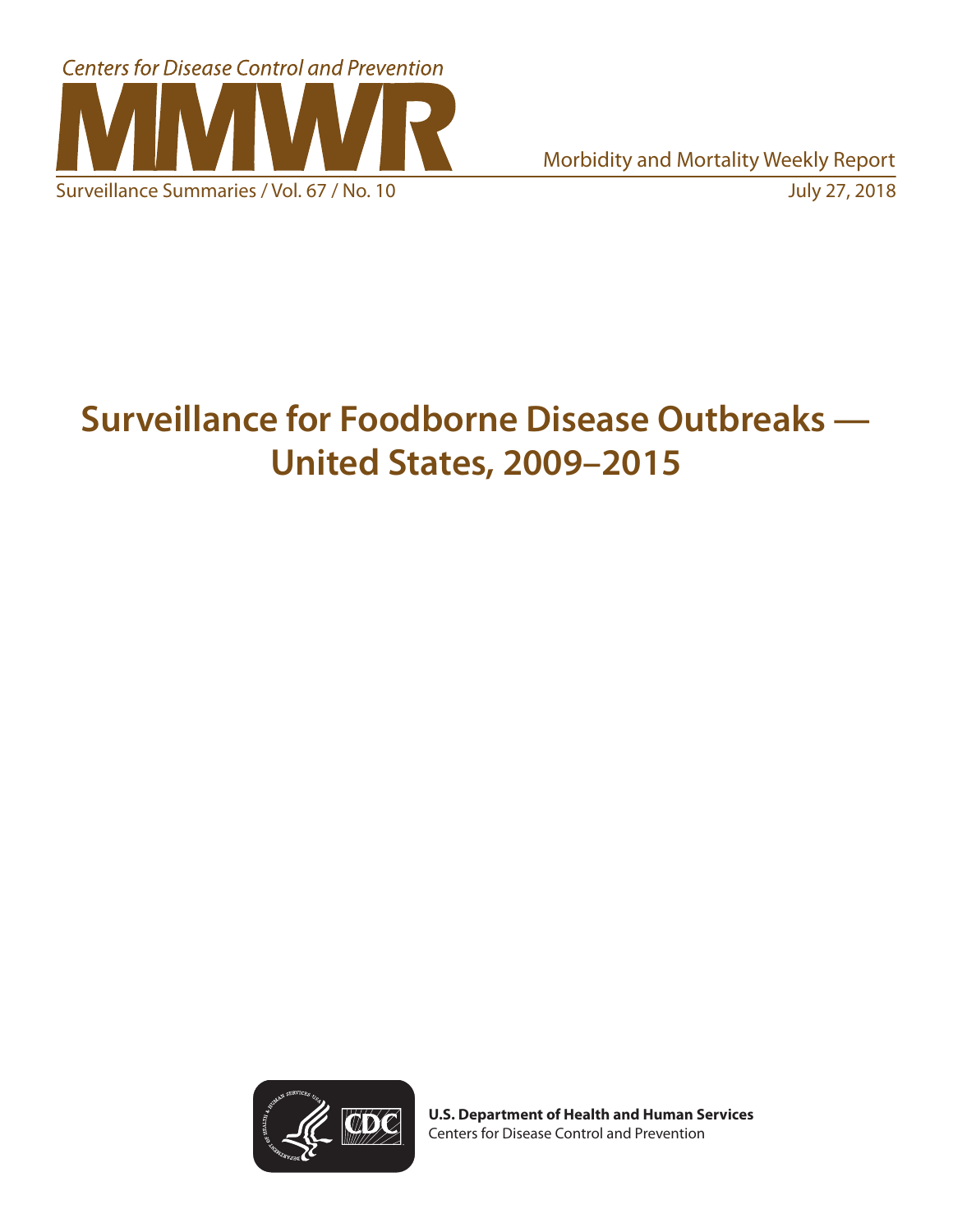## **CONTENTS**

The *MMWR* series of publications is published by the Center for Surveillance, Epidemiology, and Laboratory Services, Centers for Disease Control and Prevention (CDC), U.S. Department of Health and Human Services, Atlanta, GA 30329-4027.

**Suggested citation:** [Author names; first three, then et al., if more than six.] [Title]. MMWR Surveill Summ 2018;67(No. SS-#):[inclusive page numbers].

**Centers for Disease Control and Prevention**

Robert R. Redfield, MD, *Director* Anne Schuchat, MD, *Principal Deputy Director* Leslie Dauphin, PhD, *Acting Associate Director for Science* Joanne Cono, MD, ScM, *Director, Office of Science Quality*  Chesley L. Richards, MD, MPH, *Deputy Director for Public Health Scientific Services* William R. Mac Kenzie, MD, *Acting Director, Center for Surveillance, Epidemiology, and Laboratory Services*

#### *MMWR* **Editorial and Production Staff (Serials)**

Charlotte K. Kent, PhD, MPH, *Acting Editor in Chief, Executive Editor* Christine G. Casey, MD, *Editor* Mary Dott, MD, MPH, *Online Editor* Teresa F. Rutledge, *Managing Editor* David C. Johnson, *Lead Technical Writer-Editor* Jeffrey D. Sokolow, MA, *Project Editor*

Martha F. Boyd, *Lead Visual Information Specialist* Maureen A. Leahy, Julia C. Martinroe, Stephen R. Spriggs, Tong Yang, *Visual Information Specialists* Quang M. Doan, MBA, Phyllis H. King, Terraye M. Starr, Moua Yang, *Information Technology Specialists*

## *MMWR* **Editorial Board**

Matthew L. Boulton, MD, MPH Virginia A. Caine, MD Katherine Lyon Daniel, PhD Jonathan E. Fielding, MD, MPH, MBA David W. Fleming, MD

Timothy F. Jones, MD, *Chairman* William E. Halperin, MD, DrPH, MPH Robin Ikeda, MD, MPH Phyllis Meadows, PhD, MSN, RN Jewel Mullen, MD, MPH, MPA Jeff Niederdeppe, PhD

Patricia Quinlisk, MD, MPH Patrick L. Remington, MD, MPH Carlos Roig, MS, MA William Schaffner, MD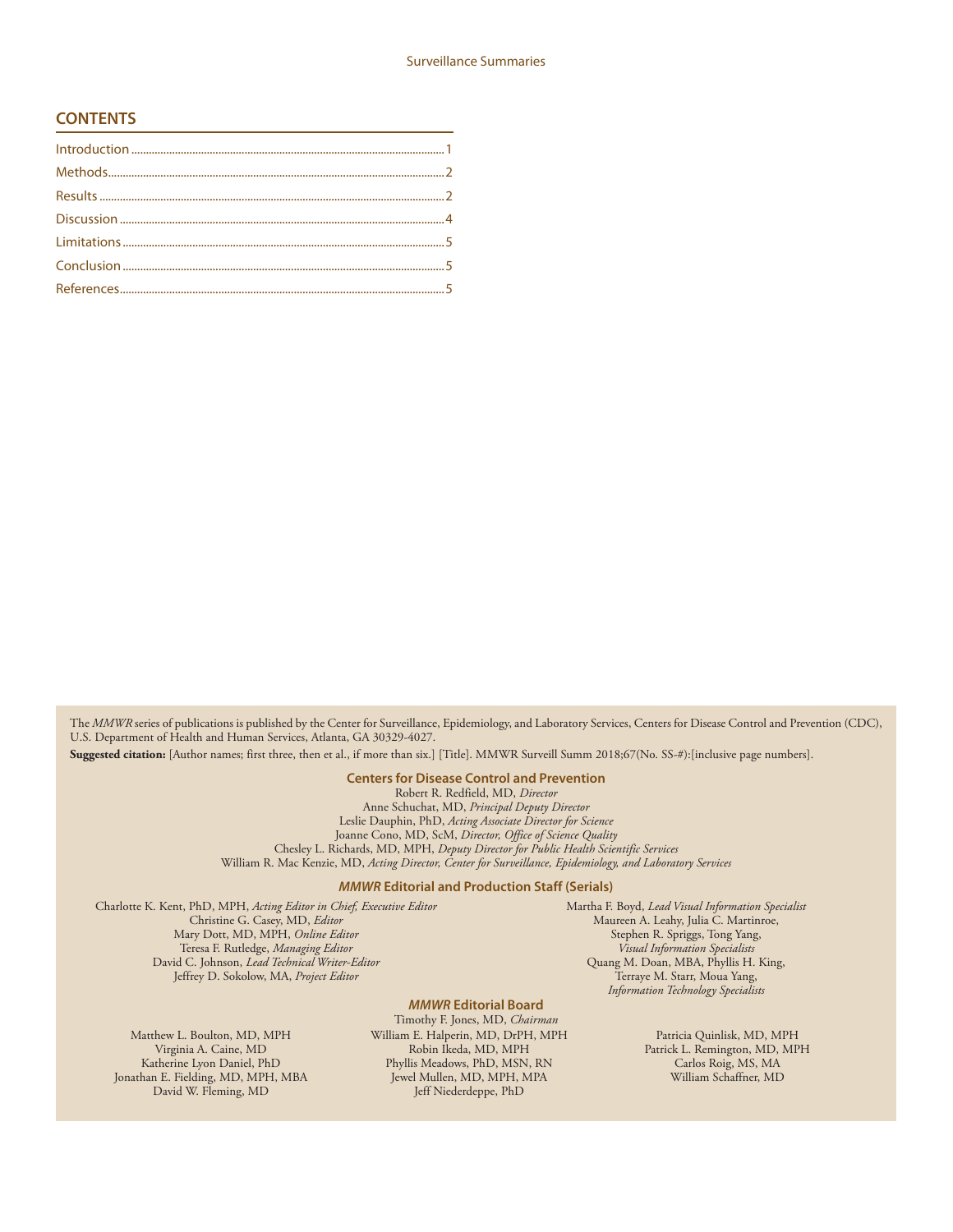# <span id="page-2-0"></span>**Surveillance for Foodborne Disease Outbreaks — United States, 2009–2015**

Daniel Dewey-Mattia, MPH1 Karunya Manikonda, MPH<sup>1</sup> Aron J. Hall, DVM<sup>2</sup> Matthew E. Wise, PhD<sup>1</sup> Samuel J. Crowe, PhD<sup>1</sup> <sup>1</sup>*National Center for Emerging and Zoonotic Infectious Diseases, CDC 2National Center for Immunization and Respiratory Diseases, CDC*

## *Abstract*

**Problem/Condition:** Known foodborne disease agents are estimated to cause approximately 9.4 million illnesses each year in the United States. Although only a small subset of illnesses are associated with recognized outbreaks, data from outbreak investigations provide insight into the foods and pathogens that cause illnesses and the settings and conditions in which they occur.

## **Reporting Period:** 2009–2015

**Description of System:** The Foodborne Disease Outbreak Surveillance System (FDOSS) collects data on foodborne disease outbreaks, which are defined as the occurrence of two or more cases of a similar illness resulting from the ingestion of a common food. Since the early 1960s, foodborne outbreaks have been reported voluntarily to CDC by state, local, and territorial health departments using a standard form. Beginning in 2009, FDOSS reporting was made through the National Outbreak Reporting System, a web-based platform launched that year.

**Results:** During 2009–2015, FDOSS received reports of 5,760 outbreaks that resulted in 100,939 illnesses, 5,699 hospitalizations, and 145 deaths. All 50 states, the District of Columbia, Puerto Rico, and CDC reported outbreaks. Among 2,953 outbreaks with a single confirmed etiology, norovirus was the most common cause of outbreaks (1,130 outbreaks [38%]) and outbreak-associated illnesses (27,623 illnesses [41%]), followed by *Salmonella* with 896 outbreaks (30%) and 23,662 illnesses (35%). Outbreaks caused by *Listeria*, *Salmonella*, and Shiga toxin-producing *Escherichia coli* (STEC) were responsible for 82% of all hospitalizations and 82% of deaths reported. Among 1,281 outbreaks in which the food reported could be classified into a single food category, fish were the most commonly implicated category (222 outbreaks [17%]), followed by dairy (136 [11%]) and chicken (123 [10%]). The food categories responsible for the most outbreak-associated illnesses were chicken (3,114 illnesses [12%]), pork (2,670 [10%]), and seeded vegetables (2,572 [10%]). Multistate outbreaks comprised only 3% of all outbreaks reported but accounted for 11% of illnesses, 34% of hospitalizations, and 54% of deaths.

**Interpretation:** Foodborne disease outbreaks provide information about the pathogens and foods responsible for illness. Norovirus remains the leading cause of foodborne disease outbreaks, highlighting the continued need for food safety improvements targeting worker health and hygiene in food service settings. Outbreaks caused by *Listeria*, *Salmonella*, and STEC are important targets for public health intervention efforts, and improving the safety of chicken, pork, and seeded vegetables should be a priority.

**Public Health Action:** The causes of foodborne illness should continue to be tracked and analyzed to inform disease prevention policies and initiatives. Strengthening the capacity of state and local health departments to investigate and report outbreaks will assist with these efforts through identification of the foods, etiologies, and settings linked to these outbreaks.

# **Introduction**

Approximately 800 foodborne disease outbreaks are reported in the United States each year, accounting for approximately 15,000 illnesses, 800 hospitalizations, and 20 deaths (*1*). Outbreak-associated foodborne illnesses are

**Corresponding author:** Daniel Dewey-Mattia, National Center for Emerging and Zoonotic Infectious Diseases, CDC. Telephone: 404-639-5164; E-mail: [vvp6@cdc.gov](mailto:vvp6@cdc.gov).

only a small subset of the estimated 9.4 million foodborne illnesses from known pathogens that occur annually in the United States (*2*). However, the food sources and exposure settings for illnesses that are not part of outbreaks can be determined only rarely. Outbreak investigations, on the other hand, often link etiologies with specific foods, allowing public health officials, regulatory agencies, and the food industry to investigate how foods become contaminated. Foodborne outbreak data also can be used to identify emerging food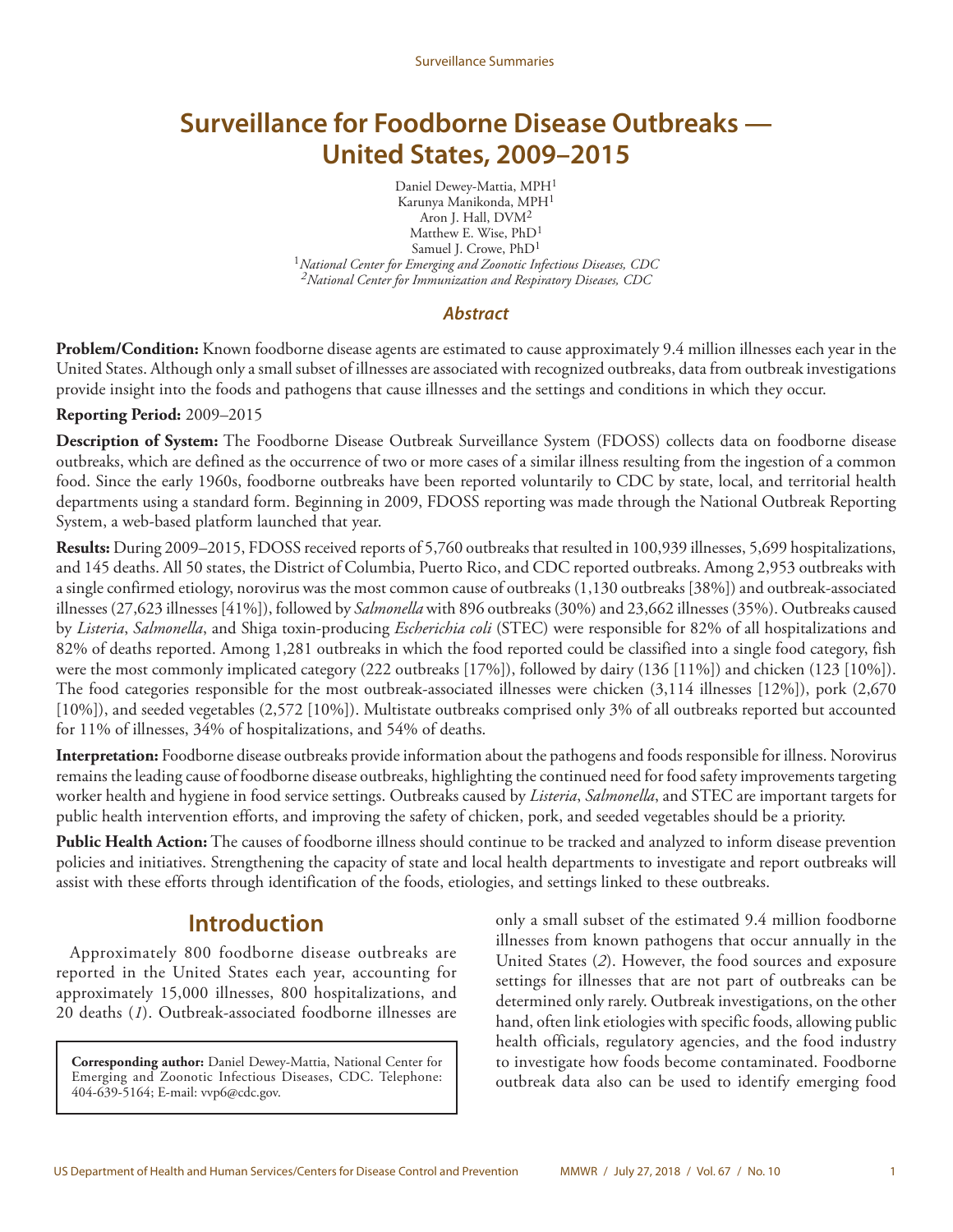<span id="page-3-0"></span>safety issues and to assess whether programs to prevent illnesses from particular foods are effective.

This report summarizes foodborne disease outbreaks reported in the United States in which the first illness occurred between January 1, 2009, and December 31, 2015. The report highlights a few large outbreaks as well as novel foods and food-pathogen pairs responsible for outbreaks during the reporting period.

# **Methods**

A foodborne disease outbreak is defined as two or more cases of a similar illness resulting from ingestion of a common food (*3*). When exposure to a contaminated food occurs in a single state, the outbreak is classified as a single-state outbreak; when exposure occurs in two or more states, the outbreak is classified as a multistate outbreak. Local, state, and territorial health departments voluntarily report foodborne outbreaks to CDC through the Foodborne Disease Outbreak Surveillance System (FDOSS) (<https://www.cdc.gov/fdoss/>). CDC staff also report multistate foodborne disease outbreaks to FDOSS; these outbreaks are identified by PulseNet, the national molecular subtyping network (*4*). Initially a paperbased surveillance system, FDOSS reporting became electronic in 1998. In 2009, FDOSS was incorporated into the newly created National Outbreak Reporting System, a web-based platform that also includes reports of outbreaks attributable to waterborne, person-to-person, animal contact, environmental, and indeterminate or unknown modes of transmission.

Etiologies reported to FDOSS include bacterial, parasitic, and viral pathogens as well as chemicals and toxins. Outbreak etiologies are classified as unknown, suspected, or confirmed. Specific criteria (i.e., laboratory testing and clinical syndrome) are used to classify etiologies of outbreaks as suspected or confirmed (*5*). An outbreak is categorized as a multiple etiology outbreak if more than one agent is reported.

Foods and ingredients are identified as outbreak sources (i.e., implicated) using one or more of the following types of evidence: epidemiologic, laboratory, traceback, environmental assessment, or other data. Some outbreak investigations do not identify a source and in these instances the food is reported as unknown. CDC categorizes foods implicated in outbreak investigations on the basis of a hierarchical scheme (*6*). One of 24 food categories (e.g., mollusks) is assigned if a single contaminated ingredient (e.g., raw oysters) is reported as the source or if all implicated ingredients belong to the same category (e.g., raw oysters and raw clams). When a food or contaminated ingredient cannot be assigned to a single

category, the outbreak is classified as not attributed to a single food category (*7*). The place where the implicated food was prepared is reported as one of 23 locations (e.g., a camp, farm, grocery store, or private home).

Population-based reporting rates were calculated for each state by use of U.S. Census Bureau estimates of the mid-year state populations for 2009–2015 (*8*). This report includes all foodborne outbreaks with a date of first illness onset from January, 1, 2009, through December, 31, 2015, but reported to FDOSS and finalized as of April 10, 2017.

# **Results**

During 2009–2015, FDOSS received reports of 5,760 outbreaks, resulting in 100,939 illnesses, 5,699 hospitalizations, and 145 deaths (Figure 1). Outbreaks were reported by all 50 states, the District of Columbia, Puerto Rico, and CDC (Figure 2). The single-state outbreak reporting rate was 2.6 outbreaks per 1 million population. The overall national reporting rate (which includes multistate outbreaks) during 2009–2015 was also 2.6 outbreaks per 1 million population. Single-state outbreaks accounted for 5,583 (97%) of all outbreaks with 89,907 cases (median: 8 cases per outbreak; range: 2–800 cases). Four percent of these ill persons (3,733) were reported as being hospitalized. Multistate outbreaks accounted for 177 (3%) of all outbreaks with 11,032 cases (median: 20 cases per outbreak; range: 2–1,939 cases). Eighteen percent of these ill persons (1,966) were hospitalized.

## **Etiologic Agents**

A single confirmed etiology was reported for 2,953 (51%) outbreaks, resulting in 67,130 illnesses, 5,114 hospitalizations, and 140 deaths (Table 1). Among 2,953 outbreaks with a single confirmed etiology, norovirus was the most common cause of outbreaks (1,130 outbreaks [38%]) and outbreak-associated illnesses (27,623 illnesses [41%]). *Salmonella* was the second most common single confirmed etiology reported, with 896 outbreaks (30%) and 23,662 illnesses (35%), followed by Shiga toxin-producing *Escherichia coli* (STEC) (191 outbreaks [6%]), *Campylobacter* (155 [5%]), *Clostridium perfringens* (108 [4%]), scombroid toxin (95 [3%]), ciguatoxin (80 [3%]), *Staphylococcus aureus* (35 [1%]), *Vibrio parahaemolyticus* (35 [1%]), and *Listeria monocytogenes* (35 [1%]). *Listeria*, *Salmonella*, and STEC were the most common causes of hospitalizations (82%) and deaths (82%) reported among persons in outbreaks with a single confirmed etiology.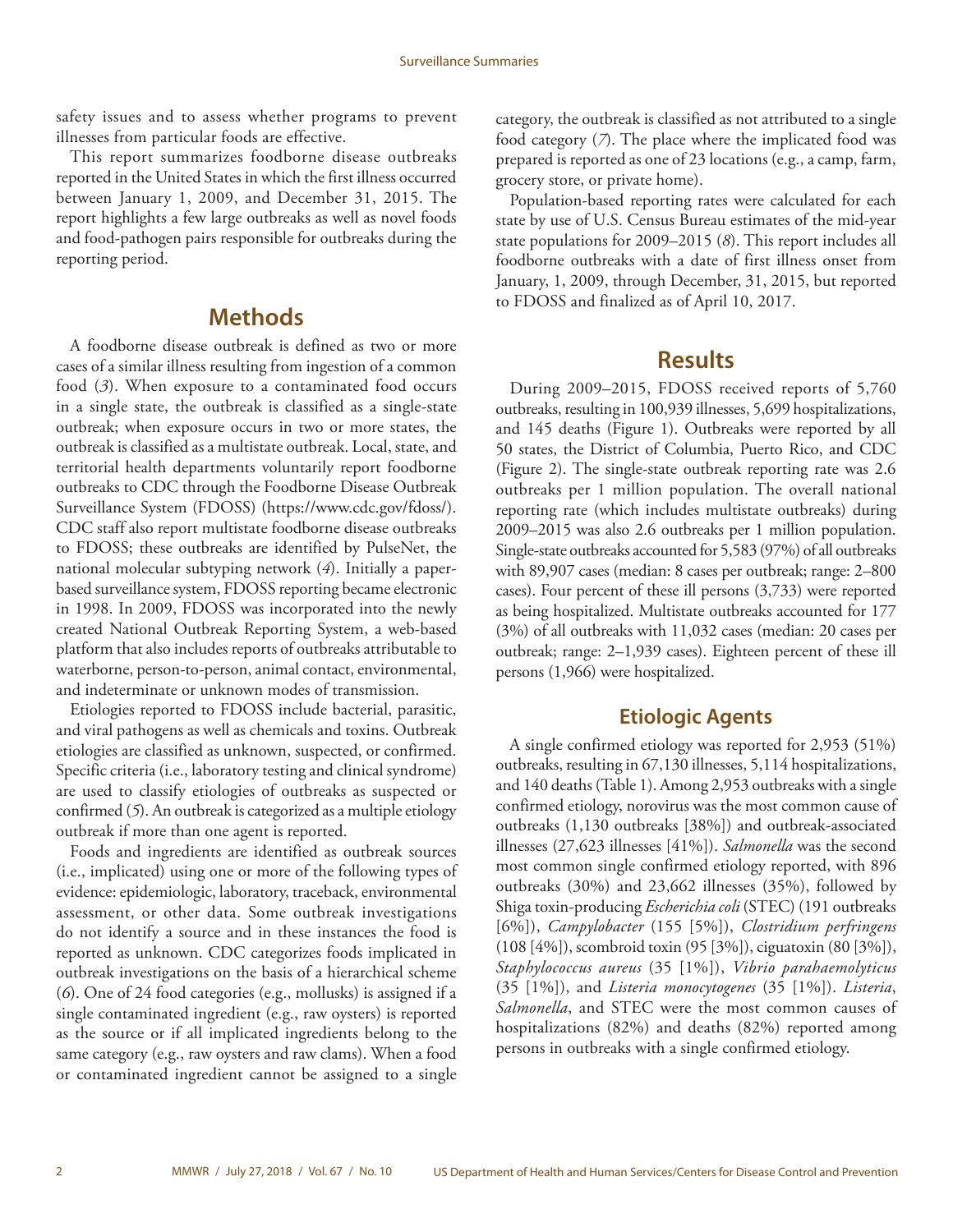

**FIGURE 1. Number of foodborne disease outbreaks, by year — Foodborne Disease Outbreak Surveillance System, United States and Puerto Rico, 2009–2015**

## **Location of Food Preparation**

A location of preparation was provided for 5,022 outbreak reports (87%), with 4,696 (94%) indicating a single location (Table 2**)**. Among outbreaks reporting a single location of preparation, restaurants were the most common location (2,880 outbreaks [61%]), followed by catering or banquet facilities (636 [14%]) and private homes (561 [12%]). Sitdown dining style restaurants (2,239 [48%]) were the most commonly reported type of restaurant. The locations of food preparation with the most outbreak-associated illnesses were restaurants (33,465 illnesses [43%]), catering or banquet facilities (18,141 [24%]), and institutions, such as schools (9,806 [13%]). The preparation location with the largest average number of illnesses per outbreak was institutions (46.5), whereas restaurants had the smallest (11.6).

## **Foods**

Outbreak investigators identified a food in 2,442 outbreaks (42%). These outbreaks resulted in 51,341 illnesses (51%) (Table 3). The food reported belonged to a single food category in 1,281 outbreaks (22%). The food category most commonly implicated was fish (222 outbreaks [17%]), followed by dairy (136 [11%]) and chicken (123 [10%]). The food categories responsible for the most outbreak-associated illnesses were chicken (3,114 illnesses [12%]), pork (2,670 [10%]), and seeded vegetables (2,572 [10%]). Scombroid toxin in fish was the single confirmed etiology and food category pair responsible for the most outbreaks (85), followed by ciguatoxin in fish (72) and *Campylobacter* in dairy (60) (Table 4). The pathogenfood category pairs that caused the most outbreak-associated illnesses were *Salmonella* in eggs (2,422 illnesses), *Salmonella* in seeded vegetables (2,203), and *Salmonella* in chicken (1,941). In comparison, scombroid toxin and ciguatoxin outbreaks from fish resulted in 519 outbreak-associated illnesses, an average of three illnesses per outbreak. Outbreaks of *Salmonella* infections from seeded vegetables resulted in an average of 88 illnesses per outbreak, and outbreaks of *Salmonella* infections from eggs resulted in an average of 78 illnesses per outbreak.

Several novel food vehicles caused outbreaks during the study period. In 2011, an outbreak of *Salmonella* serotype Enteritidis infections linked to pine nuts imported from Turkey resulted in 53 illnesses and two hospitalizations. In 2014, an outbreak of *Salmonella* serotypes Gaminara, Hartford, and Oranienburg in chia seed powder imported from Canada caused 45 illnesses and seven hospitalizations. An outbreak of STEC serogroups O26 and O121 infections that began in 2015 was linked to raw wheat flour produced in the United States; it resulted in 56 illnesses and 16 hospitalizations in 24 states. An outbreak of *Salmonella* serotype Virchow infections attributable to moringa leaf powder imported from South Africa began in 2015 and caused 35 illnesses and six hospitalizations in 24 states. It was an ingredient of an organic powdered shake mix branded to be used as a meal replacement.

## **Multistate Outbreaks**

Multistate outbreaks comprised only 3% of outbreaks but were responsible for 11% of illnesses, 34% of hospitalizations, and 54% of deaths. Multistate outbreaks involved a median of seven states with a range of two to 45 states in which exposure occurred. The largest of the 177 multistate outbreaks was caused by *Salmonella* serotype Enteritidis and due to contaminated shell eggs. An estimated 1,939 persons were infected in 10 states beginning in 2010. An outbreak of *Salmonella* serotype Poona infections attributed to cucumbers in 2015 had the second highest number of illnesses (907 illnesses in 40 states). This outbreak also had the most outbreak-associated hospitalizations (204 [22% of cases]). An outbreak of *Salmonella* serotype Heidelberg infections attributed to chicken during 2013–2014 had the second most hospitalizations (200 [32% of cases]) and involved persons from 29 states and Puerto Rico. An outbreak of *Listeria monocytogenes* infections attributed to cantaloupes in 28 states in 2011 had the most deaths (33 [22% of cases]), followed in 2014 by an outbreak in 12 states of *Listeria monocytogenes* infections attributed to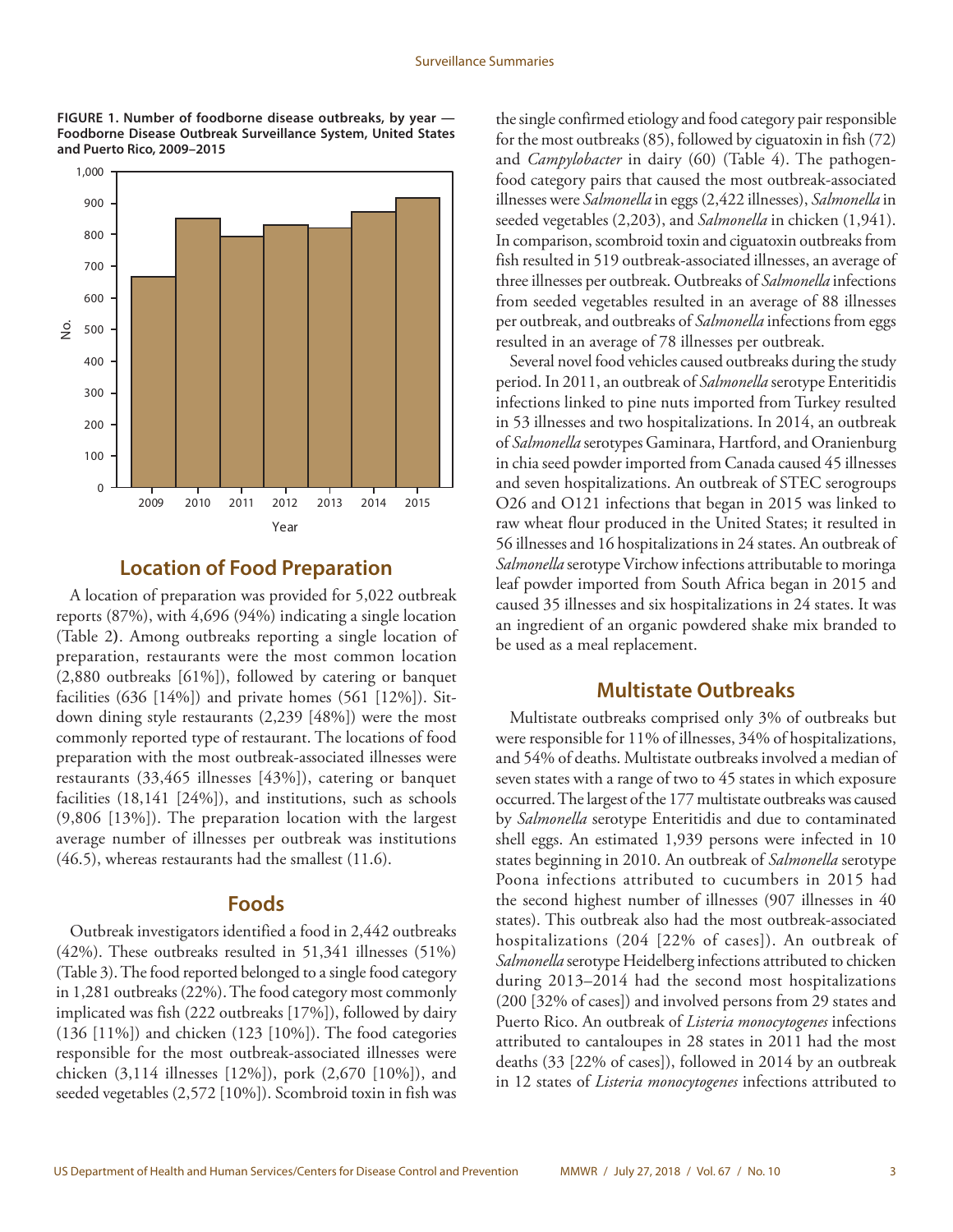#### Surveillance Summaries



<span id="page-5-0"></span>

**Abbreviations:** DC = District of Columbia; PR = Puerto Rico.

\* Total number of reported outbreaks in each area (N = 5,760), includes 177 multistate outbreaks (i.e., outbreaks in which exposure occurred in more than one state) assigned as an outbreak to each state involved. Multistate outbreaks involved a median of seven states (range: 2–45).

† Per 1 million population using U.S. Census Bureau estimates of the mid-year populations for 2009–2015. Source: US Census Bureau. Population and housing unit estimates. Washington, DC: US Department of Commerce, US Census Bureau; 2016. https://www.census.gov/programssurveys/popest.html. Cut points for outbreak rate categories determined by using quartiles.

caramel apples, another novel food vehicle (*9*), in which seven persons (20% of cases) died.

# **Discussion**

Despite considerable advances in food safety in the United States during recent decades, foodborne disease outbreaks remain a serious public health problem. The majority of the outbreaks reported had relatively small case counts, and affected persons often were exposed in a single state. However, outbreaks with the largest case counts and most severe outcomes (e.g. highest proportion of ill persons hospitalized and most deaths) typically involved exposures in multiple states, reflecting factors such as the geographical distribution of the implicated food and the characteristics of the pathogens involved. Foods produced in other countries sometimes were implicated, highlighting the interconnectedness of the U.S. food supply with that of other nations, and the continued need to ensure that all foods are safe to eat (*10*).

As reported in previous summaries (*11*), norovirus remains the leading cause of foodborne disease outbreaks and outbreak-associated illnesses in the United States. Most foodborne norovirus outbreaks are associated with ready-toeat foods contaminated during preparation by infected food workers in restaurants and other food service settings (*12*). As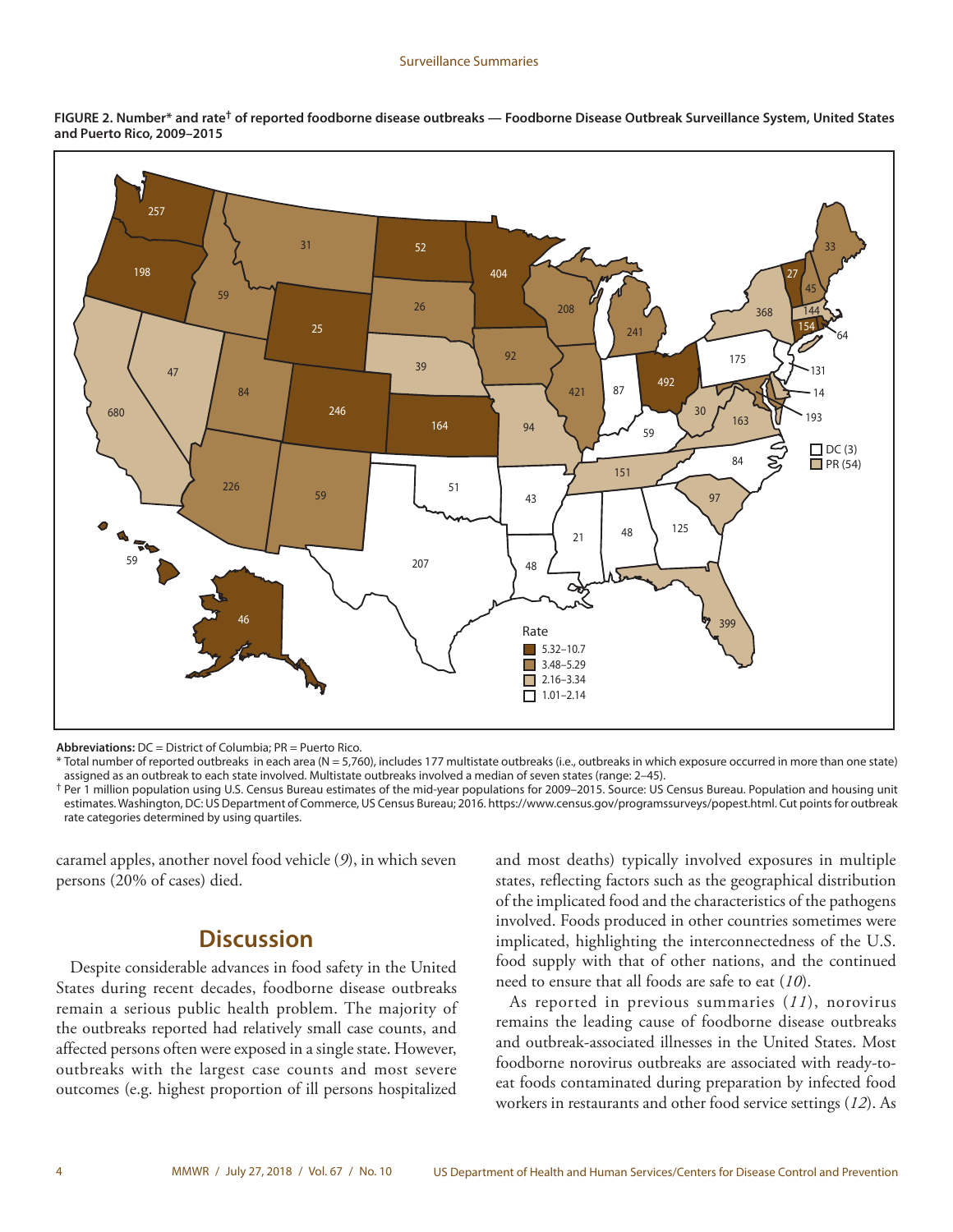<span id="page-6-0"></span>such, continued efforts are needed to strengthen and ensure compliance with requirements in the FDA Model Food Code (*13*), specifically those that exclude symptomatic and post-symptomatic workers, prohibit bare-hand contact with ready-to-eat foods, and ensure appropriate hand washing. Contaminated raw food products, specifically leafy vegetables, fruits, and mollusks, also have been implicated in norovirus outbreaks (*12*); thus, upstream contamination during production also should be considered in foodborne norovirus outbreak investigations.

Fish was the most frequently implicated food, but the number of illnesses associated with these outbreaks tended to be small compared with other food vehicles, largely because of the pathogens involved. Differences in outbreak size are in part attributable to how pathogens contaminate foods: toxins are produced in individual fish, whereas *Salmonella* and other bacterial pathogens, such as STEC, can contaminate large amounts of product across vast distribution chains (*14*). This helps explain why bacterial pathogens are the most common causes of multistate outbreaks and why many persons can become ill during a single bacterial disease outbreak.

Identification of novel food sources provides insight into evolving food preferences in the United States and the types of foods that pathogens can contaminate. It also raises important scientific questions regarding how these pathogens remain viable in these foods long enough to cause infection. During the study period, a few novel food vehicles were identified as the sources of multistate outbreaks of *Listeria*, *Salmonella*, and STEC infections. Some of these (chia seed powder, raw wheat flour, and moringa leaf powder) are dried, shelf-stable foods not usually considered as possible sources of illness. These outbreak reports provide additional evidence that *Salmonella* and STEC can survive extensive processing steps as well as months in a desiccated state. This ability of pathogens to remain viable combined with the long shelf life of these products emphasizes the need for clear, well-publicized product recall notices.

*Salmonella* and STEC were two of the most common causes of large outbreaks. Regulatory-focused public health interventions, such as the 2009 Egg Safety Rule, the 2011 Food Safety Modernization Act, and the 2013 *Salmonella* Action Plan, were designed and implemented in part to help ensure the safety of foods that can be contaminated by these pathogens (*15*–*17*). Some members of the food industry also are promoting a culture of food safety by requiring growers, producers, and distributors to adhere to strict safety guidelines designed to prevent contamination. Additional efforts will likely be needed by both government and industry to help control these pathogens.

# **Limitations**

The findings of this report are subject to at least four limitations. First, because CDC's foodborne outbreak surveillance is dynamic and agencies can submit, update, or delete reports at any time, the results of this analysis might differ slightly from previous or future reports. Second, not all outbreaks are identified and the majority of foodborne illnesses occur outside the context of a recognized outbreak. The degree to which the food vehicles, etiologies, and locations implicated in outbreaks represent the vehicles, etiologies, and locations of sporadic foodborne illness is unknown. Third, some outbreaks have an unknown food vehicle, an unknown etiology, or both, and analyses and conclusions drawn from outbreaks with an identified food vehicle and confirmed etiology might not be representative of all outbreaks. Finally, pathogens that are not known to cause illness sometimes are reported as a confirmed or suspected etiology.

# **Conclusion**

Foodborne disease outbreaks remain an important public health issue. Data collected during outbreak investigations provide insight into the foods and pathogens that cause illnesses and the settings and conditions in which they occur. Continued efforts must be made to track and to analyze the causes of foodborne illness to inform targeted prevention efforts. In particular, strengthening the capacity of state and local health departments to investigate and to report outbreaks will improve foodborne disease outbreak surveillance and could help decrease the burden of foodborne illness through identification of foods, etiologies, outbreak settings, and specific points of contamination, which can inform intervention efforts.

## **Conflict of Interest**

No conflicts of interest were reported.

#### **References**

- 1. CDC. Annual Summaries of Foodborne Outbreaks. Atlanta, GA: US Department of Health and Human Services, CDC; 2018. [https://www.](https://www.cdc.gov/fdoss/annual-reports/index.html) [cdc.gov/fdoss/annual-reports/index.html](https://www.cdc.gov/fdoss/annual-reports/index.html)
- 2. Scallan E, Hoekstra RM, Angulo FJ, et al. Foodborne illness acquired in the United States—major pathogens. Emerg Infect Dis 2011;17:7–15. <https://doi.org/10.3201/eid1701.P11101>
- 3. CDC. National Notifiable Diseases Surveillance System (NNDSS). Foodborne disease outbreak 2011 case definition. Atlanta, GA: US Department of Health and Human Services, CDC; 2013. [http://wwwn.](http://wwwn.cdc.gov/nndss/conditions/foodborne-disease-outbreak/case-definition/2011) [cdc.gov/nndss/conditions/foodborne-disease-outbreak/](http://wwwn.cdc.gov/nndss/conditions/foodborne-disease-outbreak/case-definition/2011) [case-definition/2011](http://wwwn.cdc.gov/nndss/conditions/foodborne-disease-outbreak/case-definition/2011)
- 4. CDC. PulseNet. Atlanta, GA: US Department of Health and Human Services, CDC; 2017.<https://www.cdc.gov/pulsenet/index.html>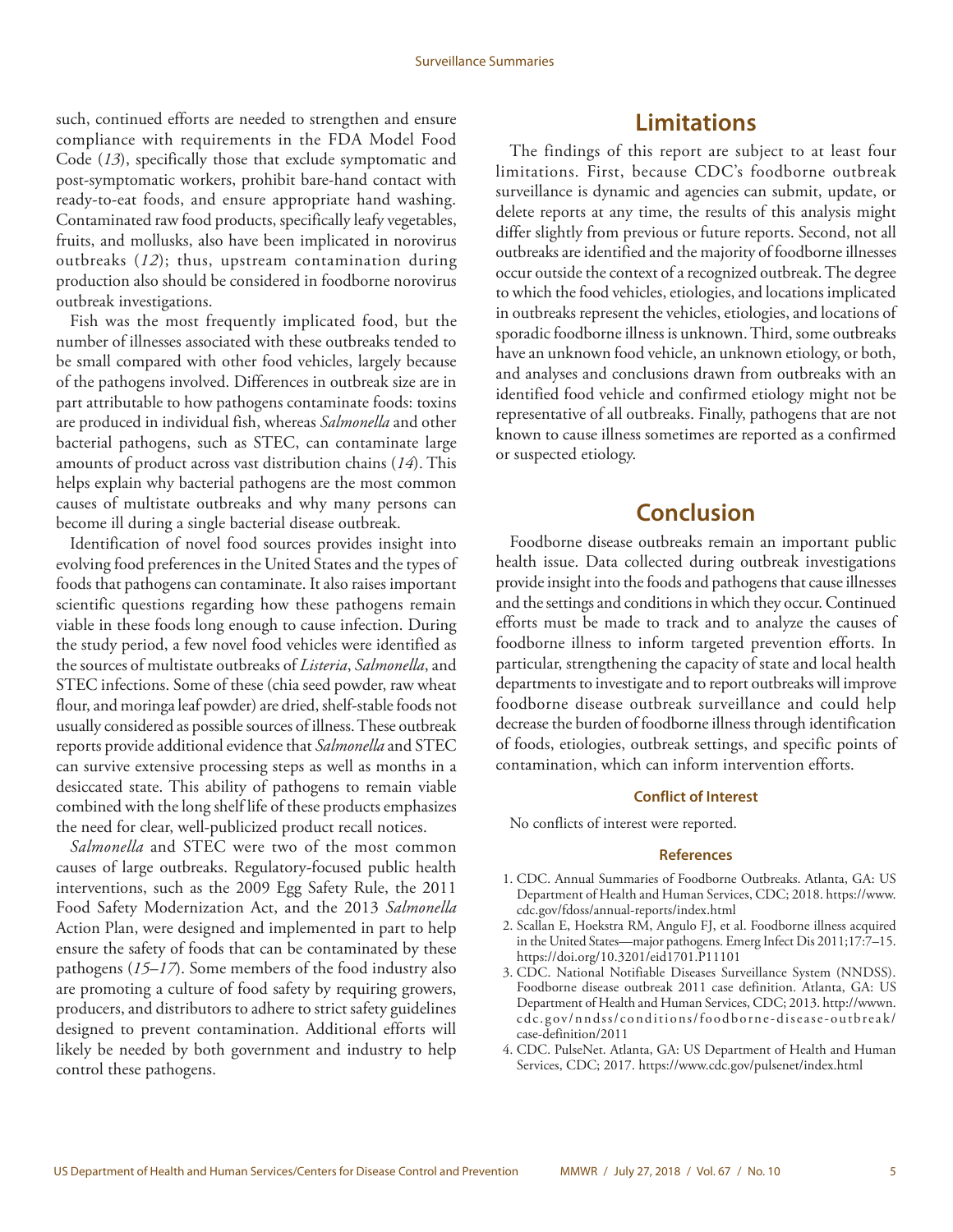- 5. CDC. Guide to confirming an etiology in foodborne disease outbreak. Atlanta, GA: US Department of Health and Human Services, CDC; 2015. [https://www.cdc.gov/foodsafety/outbreaks/investigating](https://www.cdc.gov/foodsafety/outbreaks/investigating-outbreaks/confirming_diagnosis.html)[outbreaks/confirming\\_diagnosis.html](https://www.cdc.gov/foodsafety/outbreaks/investigating-outbreaks/confirming_diagnosis.html)
- 6. CDC. Interagency Food Safety Analytics Collaboration (IFSAC) Food Categorization Scheme. Atlanta, GA: US Department of Health and Human Services, CDC; 2015. [https://www.cdc.gov/foodsafety/ifsac/](https://www.cdc.gov/foodsafety/ifsac/projects/food-categorization-scheme.html) [projects/food-categorization-scheme.html](https://www.cdc.gov/foodsafety/ifsac/projects/food-categorization-scheme.html)
- 7. Richardson LC, Bazaco MC, Parker CC, et al. An updated scheme for categorizing foods implicated in foodborne disease outbreaks: a tri-agency collaboration. Foodborne Pathog Dis 2017;14:701–10. [https://doi.](https://doi.org/10.1089/fpd.2017.2324) [org/10.1089/fpd.2017.2324](https://doi.org/10.1089/fpd.2017.2324)
- 8. US Census Bureau. Population and housing unit estimates. Washington, DC: US Department of Commerce, US Census Bureau; 2016. [https://](https://www.census.gov/programs-surveys/popest.html) [www.census.gov/programs-surveys/popest.html](https://www.census.gov/programs-surveys/popest.html)
- 9. Angelo KM, Conrad AR, Saupe A, et al. Multistate outbreak of Listeria monocytogenes infections linked to whole apples used in commercially produced, prepackaged caramel apples: United States, 2014–2015. Epidemiol Infect 2017;145:848–56. [https://doi.org/10.1017/](https://doi.org/10.1017/S0950268816003083) [S0950268816003083](https://doi.org/10.1017/S0950268816003083)
- 10. Gould LH, Kline J, Monahan C, Vierk K. Outbreaks of disease associated with food imported into the United States, 1996–2014. Emerg Infect Dis 2017;23:525–8.<https://doi.org/10.3201/eid2303.161462>
- 11. Gould LH, Walsh KA, Vieira AR, et al. Surveillance for foodborne disease outbreaks—United States, 1998–2008. MMWR Surveill Summ 2013;62(No. SS-2):1–34.
- 12. Hall AJ, Wikswo ME, Pringle K, Gould LH, Parashar UD. Vital signs: foodborne norovirus outbreaks—United States, 2009–2012. MMWR Morb Mortal Wkly Rep 2014;63:491–5.
- 13. Food and Drug Administration. Food Code 2017. Silver Spring, MD: US Department of Health and Human Services, Food and Drug Administration; 2018. [https://www.fda.gov/Food/GuidanceRegulation/](https://www.fda.gov/Food/GuidanceRegulation/RetailFoodProtection/FoodCode/ucm595139.htm) [RetailFoodProtection/FoodCode/ucm595139.htm](https://www.fda.gov/Food/GuidanceRegulation/RetailFoodProtection/FoodCode/ucm595139.htm)
- 14. Tauxe RV. Emerging foodborne diseases: an evolving public health challenge. Emerg Infect Dis 1997;3:425–34. [https://doi.org/10.3201/](https://doi.org/10.3201/eid0304.970403) [eid0304.970403](https://doi.org/10.3201/eid0304.970403)
- 15. Food and Drug Administration. Egg safety final rule. Silver Spring, MD: US Department of Health and Human Services, Food and Drug Administration; 2017. [http://www.fda.gov/Food/GuidanceRegulation/](http://www.fda.gov/Food/GuidanceRegulation/GuidanceDocumentsRegulatoryInformation/Eggs/ucm170615.htm) [GuidanceDocumentsRegulatoryInformation/Eggs/ucm170615.htm](http://www.fda.gov/Food/GuidanceRegulation/GuidanceDocumentsRegulatoryInformation/Eggs/ucm170615.htm)
- 16. Food and Drug Administration. FDA Food Safety Modernization Act (FSMA). Silver Spring, MD: US Department of Health and Human Services, Food and Drug Administration; 2017. [https://www.fda.gov/](https://www.fda.gov/Food/GuidanceRegulation/FSMA) [Food/GuidanceRegulation/FSMA](https://www.fda.gov/Food/GuidanceRegulation/FSMA)
- 17. Food Safety and Inspection Service. Salmonella action plan. Washington, DC: US Department of Agriculture, Food Safety and Inspection Service; 2015. [https://www.fsis.usda.gov/wps/portal/fsis/topics/food-safety](https://www.fsis.usda.gov/wps/portal/fsis/topics/food-safety-education/get-answers/food-safety-fact-sheets/foodborne-illness-and-disease/salmonella/sap)[education/get-answers/food-safety-fact-sheets/foodborne-illness-and](https://www.fsis.usda.gov/wps/portal/fsis/topics/food-safety-education/get-answers/food-safety-fact-sheets/foodborne-illness-and-disease/salmonella/sap)[disease/salmonella/sap](https://www.fsis.usda.gov/wps/portal/fsis/topics/food-safety-education/get-answers/food-safety-fact-sheets/foodborne-illness-and-disease/salmonella/sap)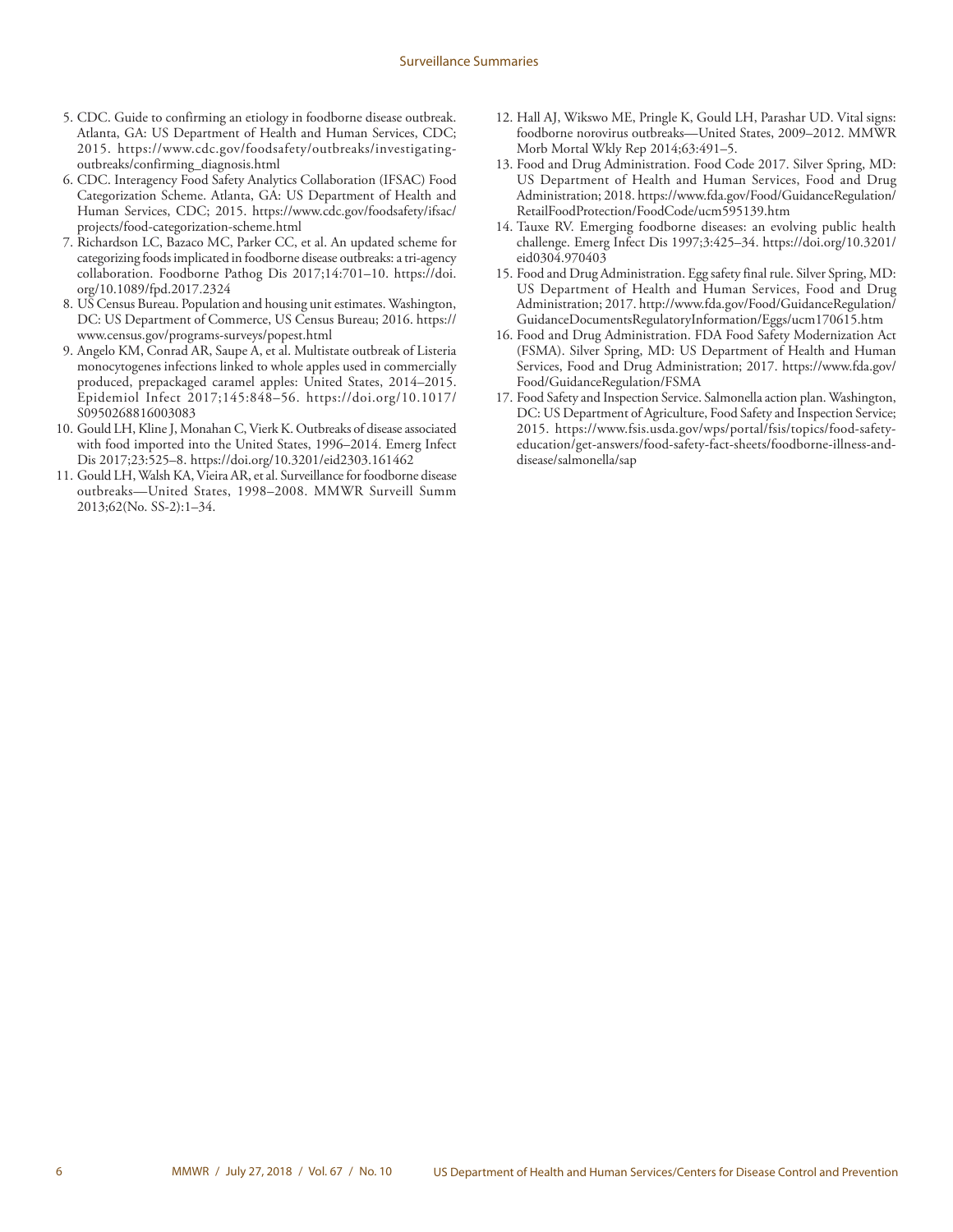|                                     | Outbreaks      |                |                | Illnesses      |                |                |                | <b>Hospitalizations</b> |                |                |                | <b>Deaths</b>  |              |                |                |                |
|-------------------------------------|----------------|----------------|----------------|----------------|----------------|----------------|----------------|-------------------------|----------------|----------------|----------------|----------------|--------------|----------------|----------------|----------------|
| Etiology                            | $CE^*$         | <b>SE</b>      | <b>Total</b>   | $\frac{0}{0}$  | <b>CE</b>      | <b>SE</b>      | <b>Total</b>   | $\frac{0}{0}$           | <b>CE</b>      | <b>SE</b>      | <b>Total</b>   | $\%$           | <b>CE</b>    | <b>SE</b>      | <b>Total</b>   | $\%$           |
| Bacterial                           |                |                |                |                |                |                |                |                         |                |                |                |                |              |                |                |                |
| Salmonella <sup>†</sup>             | 896            | 53             | 949            | 23             | 23,662         | 510            | 24,172         | 30                      | 3,168          | 39             | 3,207          | 60             | 29           | $\mathbf 0$    | 29             | 20             |
| Escherichia coli, Shiga toxin-      | 191            | 12             | 203            | 5              | 2,378          | 87             | 2,465          | 3                       | 672            | 21             | 693            | 13             | 12           | $\overline{1}$ | 13             | 9              |
| producing (STEC) <sup>§</sup>       |                |                |                |                |                |                |                |                         |                |                |                |                |              |                |                |                |
| Campylobacter <sup>¶</sup>          | 155            | 46             | 201            | 5              | 2,095          | 214            | 2,309          | 3                       | 134            | 17             | 151            | 3              | 1            | $\Omega$       |                |                |
| Clostridium perfringens             | 108            | 90             | 198            | 5              | 5,132          | 2,702          | 7,834          | 10                      | 16             | $\overline{2}$ | 18             | 0              | 4            | $\mathbf 0$    | $\overline{4}$ | 3              |
| Staphylococcus aureus               | 35             | 40             | 75             | $\overline{2}$ | 1,255          | 426            | 1,681          | $\overline{2}$          | 69             | 17             | 86             | 2              | 0            | $\Omega$       | $\Omega$       | $\Omega$       |
| <b>Bacillus</b> cereus              | 23             | 42             | 65             | 2              | 551            | 288            | 839            | 1                       | 2              | $\overline{4}$ | 6              | $\Omega$       | 0            | $\mathbf 0$    | $\Omega$       | $\mathbf 0$    |
| Vibrio parahaemolyticus             | 35             | 14             | 49             | $\mathbf{1}$   | 227            | 53             | 280            | 0                       | 18             | $\overline{2}$ | 20             | $\Omega$       | 0            | $\Omega$       | $\Omega$       | $\Omega$       |
| Shigella**                          | 32             | 7              | 39             | $\mathbf{1}$   | 1,193          | 33             | 1,226          | 1                       | 108            | 2              | 110            | $\overline{2}$ | $\mathbf{1}$ | $\mathbf 0$    | $\mathbf{1}$   | 1              |
| Listeria monocytogenes              | 35             | 1              | 36             | $\mathbf{1}$   | 380            | 8              | 388            | $\mathbf 0$             | 334            | $\overline{7}$ | 341            | 6              | 74           | 1              | 75             | 52             |
| Clostridium botulinum               | 19             | 2              | 21             | $\overline{1}$ | 85             | 6              | 91             | 0                       | 72             | 6              | 78             | $\mathbf{1}$   | 4            | $\mathbf 0$    | $\overline{4}$ | 3              |
| Escherichia coli, Enterotoxigenic   | 6              |                | $\overline{7}$ | $\mathbf 0$    | 437            | 19             | 456            | $\mathbf{1}$            | $\mathbf{1}$   | $\mathbf 0$    | $\mathbf{1}$   | $\mathbf 0$    | 0            | $\Omega$       | $\mathbf 0$    | $\mathbf 0$    |
| Staphylococcus spp.                 | $\overline{2}$ | 4              | 6              | $\mathbf 0$    | 38             | 15             | 53             | $\mathbf 0$             | $\mathbf 0$    | $\mathbf 0$    | $\mathbf 0$    | $\Omega$       | 0            | $\mathbf 0$    | $\Omega$       | $\mathbf 0$    |
| Yersinia enterocolitica             | 3              | 1              | $\overline{4}$ | $\Omega$       | 20             | $\overline{4}$ | 24             | 0                       |                | $\Omega$       | 7              | $\Omega$       | 1            | $\Omega$       |                | $\mathbf{1}$   |
| Vibrio cholerae                     |                | $\overline{2}$ | $\overline{3}$ | $\Omega$       | 3              | 14             | 17             | $\Omega$                | 3              | $\mathbf{1}$   | 4              | $\Omega$       | $\mathbf{1}$ | $\Omega$       |                | $\mathbf{1}$   |
| Streptococcus, Group A              | $\overline{2}$ |                | $\overline{3}$ | $\mathbf 0$    | 72             | 40             | 112            | 0                       | $\Omega$       | $\Omega$       | $\Omega$       | $\Omega$       | 0            | $\Omega$       | $\mathbf{0}$   | $\mathbf 0$    |
| Escherichia coli, Enteroaggregative | ξ              | 0              | 3              | 0              | 50             | $\mathbf 0$    | 50             | 0                       | 0              | $\Omega$       | $\Omega$       | $\Omega$       | 0            | $\mathbf 0$    | $\Omega$       | $\Omega$       |
| Vibrio other                        |                | $\Omega$       | $\overline{2}$ | $\Omega$       | 7              | $\Omega$       | 7              | $\Omega$                | 3              | $\Omega$       | 3              | $\Omega$       | 0            | $\Omega$       | $\Omega$       | $\Omega$       |
| Vibrio vulnificus                   | $\Omega$       |                | $\mathbf{1}$   | $\mathbf 0$    | $\mathbf 0$    | 2              | $\overline{2}$ | 0                       | 0              |                |                | 0              | 0            |                |                | $\mathbf{1}$   |
| Aeromonas hydrophila                | U              |                | $\mathbf{1}$   | 0              | $\mathbf 0$    | 4              | $\overline{4}$ | 0                       | $\Omega$       | $\Omega$       | $\Omega$       | $\Omega$       | 0            | $\mathbf 0$    | $\Omega$       | $\mathbf 0$    |
| Coxiella burnetti                   | $\Omega$       |                | $\mathbf{1}$   | $\mathbf 0$    | $\mathbf 0$    | 5              | 5              | $\Omega$                | $\Omega$       | $\mathbf{1}$   |                | $\Omega$       | 0            | $\Omega$       | $\Omega$       | 0              |
| Francisella novicida                |                | 0              | $\mathbf{1}$   | $\Omega$       | 3              | $\Omega$       | 3              | $\Omega$                | 3              | $\Omega$       | 3              | $\Omega$       | $\mathbf{1}$ | $\Omega$       |                | 1              |
| Brucella spp.                       |                | 0              | $\overline{1}$ | $\mathbf 0$    | $\overline{4}$ | 0              | $\overline{4}$ | 0                       |                | $\mathbf 0$    |                | $\mathbf 0$    | 0            | $\mathbf 0$    | 0              | $\mathbf 0$    |
| Clostridium other                   |                | $\Omega$       | $\mathbf{1}$   | 0              | 12             | $\Omega$       | 12             | 0                       | $\Omega$       | $\Omega$       | $\Omega$       | $\Omega$       | 0            | $\Omega$       | $\Omega$       | $\Omega$       |
| Escherichia coli, Enteropathogenic  |                | $\Omega$       | $\mathbf{1}$   | $\Omega$       | 30             | $\Omega$       | 30             | $\Omega$                | $\Omega$       | $\Omega$       | $\Omega$       | $\Omega$       | 0            | $\mathbf 0$    | $\Omega$       | $\Omega$       |
| Enterococcus faecalis               |                | $\Omega$       | $\mathbf{1}$   | $\Omega$       | 13             | $\Omega$       | 13             | $\Omega$                | $\Omega$       | $\Omega$       | $\Omega$       | $\mathbf{0}$   | 0            | $\Omega$       | $\Omega$       | $\Omega$       |
| Other                               | $\Omega$       | 34             | 34             | $\overline{1}$ | $\mathbf 0$    | 469            | 469            | $\mathbf{1}$            | $\mathbf 0$    | $\mathbf 0$    | $\mathbf 0$    | 0              | 0            | $\mathbf 0$    | $\mathbf 0$    | $\mathbf 0$    |
| Subtotal                            | 1,553          | 353            | 1,906          | 47             | 37,647         | 4,899          | 42,546         | 52                      | 4,611          | 120            | 4,731          | 88             | 128          | 3              | 131            | 92             |
| <b>Chemical and toxin</b>           |                |                |                |                |                |                |                |                         |                |                |                |                |              |                |                |                |
| Scombroid toxin/histamine           | 95             | 6              | 101            | 2              | 280            | 19             | 299            | 0                       | $\mathbf{1}$   | $\mathbf{1}$   | 2              | 0              | 0            | 0              | 0              | 0              |
| Ciguatoxin                          | 80             | 13             | 93             | $\overline{2}$ | 294            | 43             | 337            | 0                       | 32             | $\overline{7}$ | 39             | 1              | 0            | $\mathbf 0$    | $\mathbf 0$    | $\mathbf 0$    |
| <b>Mycotoxins</b>                   | 13             | $\mathbf{1}$   | 14             | $\mathbf 0$    | 36             | 6              | 42             | 0                       | 22             | $\mathbf 0$    | 22             | 0              | 4            | $\mathbf 0$    | 4              | 3              |
| Puffer fish tetrodotoxin            | 3              | 0              | 3              | $\mathbf 0$    | 9              | $\mathbf 0$    | 9              | 0                       | 4              | $\Omega$       | $\overline{4}$ | 0              | 0            | $\mathbf 0$    | $\Omega$       | $\mathbf 0$    |
| Paralytic shellfish poison          | ξ              | $\Omega$       | 3              | $\Omega$       | 12             | $\Omega$       | 12             | 0                       | 6              | $\Omega$       | 6              | $\Omega$       | 0            | $\Omega$       | $\Omega$       | $\Omega$       |
| Pesticides                          |                | 0              | 2              | 0              | 42             | 0              | 42             | 0                       | $\overline{2}$ | $\mathbf 0$    | $\overline{2}$ | 0              | 0            | $\mathbf 0$    | $\Omega$       | $\mathbf 0$    |
| Amnesic shellfish poison            | 1              | 0              | $\mathbf{1}$   | $\mathbf 0$    | $\overline{2}$ | $\bf 0$        | $\overline{2}$ | 0                       | 2              | $\mathbf 0$    | $\overline{2}$ | 0              | 0            | $\mathbf 0$    | 0              | $\mathbf 0$    |
| Other                               | 20             | 20             | 40             | 1              | 106            | 175            | 281            | 0                       | 20             | 6              | 26             | 0              | 1            | $\mathbf 0$    |                |                |
| Subtotal                            | 217            | 40             | 257            | 6              | 781            | 243            | 1,024          | 1                       | 89             | 14             | 103            | $\overline{2}$ | 5            | $\Omega$       | 5              | $\overline{3}$ |

**TABLE 1. Number and percentage of foodborne disease outbreaks, outbreak-associated illnesses, and hospitalizations, by etiology (confirmed or suspected) — Foodborne Disease Outbreak Surveillance System, United States and Puerto Rico, 2009–2015**

See table footnotes on the next page.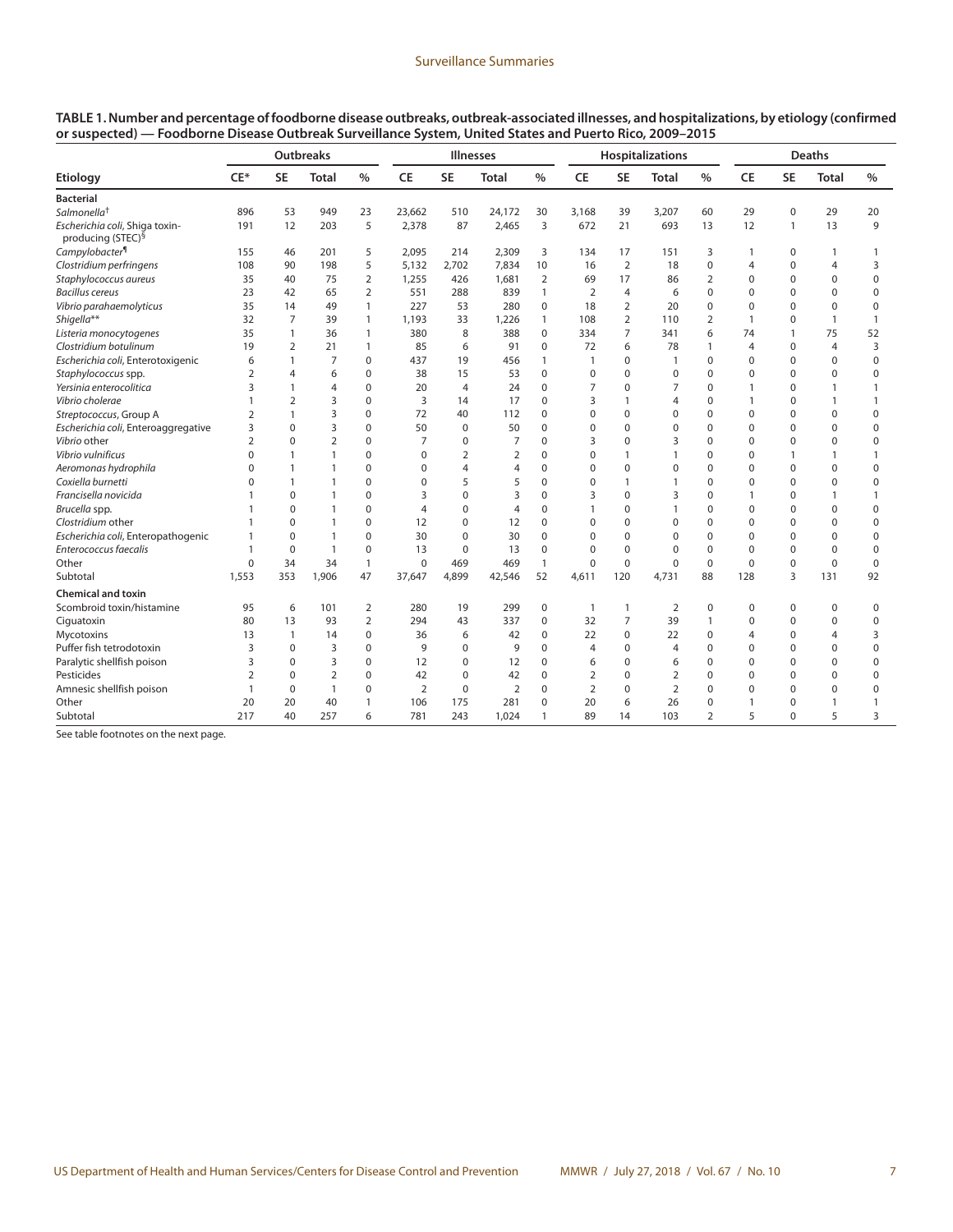|                                   |             | Outbreaks      |                |          |           | <b>Illnesses</b> |              |                | <b>Hospitalizations</b> |                |          |             | <b>Deaths</b>  |             |                |          |
|-----------------------------------|-------------|----------------|----------------|----------|-----------|------------------|--------------|----------------|-------------------------|----------------|----------|-------------|----------------|-------------|----------------|----------|
| Etiology                          | $CE^*$      | <b>SE</b>      | Total          | $\%$     | <b>CE</b> | <b>SE</b>        | <b>Total</b> | $\%$           | <b>CE</b>               | <b>SE</b>      | Total    | $\%$        | <b>CE</b>      | <b>SE</b>   | <b>Total</b>   | $\%$     |
| <b>Parasitic</b>                  |             |                |                |          |           |                  |              |                |                         |                |          |             |                |             |                |          |
| Cryptosporidium                   | 10          | $\overline{2}$ | 12             | $\Omega$ | 160       | 22               | 182          | 0              | 6                       | $\overline{2}$ | 8        | $\mathbf 0$ | 0              | $\Omega$    | $\mathbf 0$    | $\Omega$ |
| <b>Trichinella</b>                | 8           |                | 9              | $\Omega$ | 30        | 3                | 33           | $\Omega$       |                         |                | 8        | $\mathbf 0$ | 0              | $\Omega$    | $\Omega$       | 0        |
| Cyclospora                        | q           | $\Omega$       | 9              | $\Omega$ | 432       | 0                | 432          |                | 17                      | $\Omega$       | 17       | 0           | 0              | 0           | 0              |          |
| Giardia                           |             | 0              | 3              | 0        | 12        | 0                | 12           | 0              |                         | $\Omega$       |          | $\Omega$    | 0              | 0           | 0              | 0        |
| Subtotal                          | 30          | 3              | 33             |          | 634       | 25               | 659          |                | 31                      | 3              | 34       |             | $\mathbf 0$    | 0           | 0              | 0        |
| Viral                             |             |                |                |          |           |                  |              |                |                         |                |          |             |                |             |                |          |
| Norovirus                         | 1,130       | 740            | ,870           | 46       | 27,623    | 9,413            | 37,036       | 45             | 275                     | 99             | 374      | 7           | 7              | 0           | 7              |          |
| <b>Hepatitis A</b>                | 15          | $\Omega$       | 15             | 0        | 260       | 0                | 260          | 0              | 107                     | 0              | 107      | 2           | 0              | 0           | $\Omega$       |          |
| Sapovirus                         |             |                | 8              | $\Omega$ | 127       | 3                | 130          | 0              |                         | $\Omega$       |          | 0           | 0              | $\mathbf 0$ | 0              |          |
| Rotavirus                         |             |                | $\overline{2}$ | $\Omega$ | 58        | 28               | 86           | 0              | 0                       |                |          | 0           | 0              | 0           | 0              | 0        |
| Astrovirus                        |             |                |                | 0        | 0         | 22               | 22           | 0              | $\mathbf 0$             | $\Omega$       | 0        | 0           | 0              | 0           | 0              |          |
| Other                             |             | $\overline{2}$ | $\overline{2}$ | $\Omega$ | 0         | 25               | 25           | 0              | $\Omega$                | $\Omega$       | $\Omega$ | 0           | 0              | 0           | 0              | 0        |
| Subtotal                          | 1,153       | 745            | 1,898          | 46       | 28,068    | 9,491            | 37,559       | 46             | 383                     | 100            | 483      | 9           | $\overline{7}$ | 0           | 7              | 5        |
| Single etiology <sup>††</sup>     | 2,953       | 1,141          | 4,094          | 71       | 67,130    | 14,658           | 81,788       | 81             | 5,114                   | 237            | 5,351    | 94          | 140            | 3           | 143            | 99       |
| Multiple etiologies <sup>§§</sup> | 33          | 50             | 83             |          | 925       | 1,070            | 1,995        | $\overline{2}$ | 56                      | 21             | 77       | 1           | 0              | 0           | 0              | 0        |
| Unknown etiology <sup>11</sup>    | $\mathbf 0$ | 0              | 1,583          | 27       | 0         | 0                | 17,156       | 17             | 0                       | 0              | 271      | 5           | 0              | 0           | $\overline{2}$ |          |
| <b>Total</b>                      | 2,986       | 1,191          | 5,760          | 100      | 68,055    | 15,728           | 100,939      | 100            | 5,170                   | 258            | 5,699    | 100         | 140            | 3           | 145            | 100      |

| TABLE 1. (Continued) Number and percentage of foodborne disease outbreaks, outbreak-associated illnesses, and hospitalizations, by etiology |
|---------------------------------------------------------------------------------------------------------------------------------------------|
| (confirmed or suspected) — Foodborne Disease Outbreak Surveillance System, United States and Puerto Rico, 2009–2015                         |

**Abbreviations:** CE = confirmed etiology; SE = suspected etiology.

\* Guidelines for reporting agencies are to consider an etiology confirmed if it meets confirmation criteria ([https://www.cdc.gov/foodsafety/outbreaks/investigating](https://www.cdc.gov/foodsafety/outbreaks/investigating-outbreaks/confirming_diagnosis.html)[outbreaks/confirming\\_diagnosis.html\)](https://www.cdc.gov/foodsafety/outbreaks/investigating-outbreaks/confirming_diagnosis.html); otherwise, it is considered suspected. Agents that are not listed in confirmation criteria or that are not known to cause illness are sometimes reported as confirmed or suspected etiologies.

† *Salmonella* serotypes causing more than five outbreaks were Enteritidis (264 outbreaks), Typhimurium (102), Newport (73), Heidelberg (49), I 4,[5],12:i:- (41), Javiana (37), Braenderup (29), Infantis (24), Montevideo (20), Muenchen (18), Thompson (17), Saintpaul (16), Oranienburg (15), Paratyphi B (10), Uganda (9), Agona (8), Typhimurium var Cope (8), Hadar (7), Mbandaka (7), Miami (6), and Virchow (6).

§ STEC serogroups O157 (156 outbreaks), O26 (14), O111 (7), O121 (6), O145 (5), multiple serogroups (4), O45 (4), O103 (3), unknown serogroup (3), and O186 (1).

¶ *Campylobacter jejuni* (140 outbreaks), *Campylobacter* unknown species (49), *Campylobacter* multiple species (6), *Campylobacter coli* (5), and *Campylobacter* other (1).

\*\* *Shigella sonnei* (33 outbreaks), *Shigella flexneri* (4), and *Shigella* unknown species (2).

<sup>††</sup> The denominator for the etiology percentages is the single etiology total. The denominator for the single etiology, multiple etiologies, and unknown etiology is the total. Because of rounding, numbers might not add up to the single etiology total or the total.

§§ If at least two etiologies are confirmed in an outbreak, it is considered a confirmed multiple etiology outbreak; otherwise it is considered a suspected multiple etiology outbreak.

¶¶ An etiologic agent was not confirmed or suspected based on clinical, laboratory, or epidemiologic information.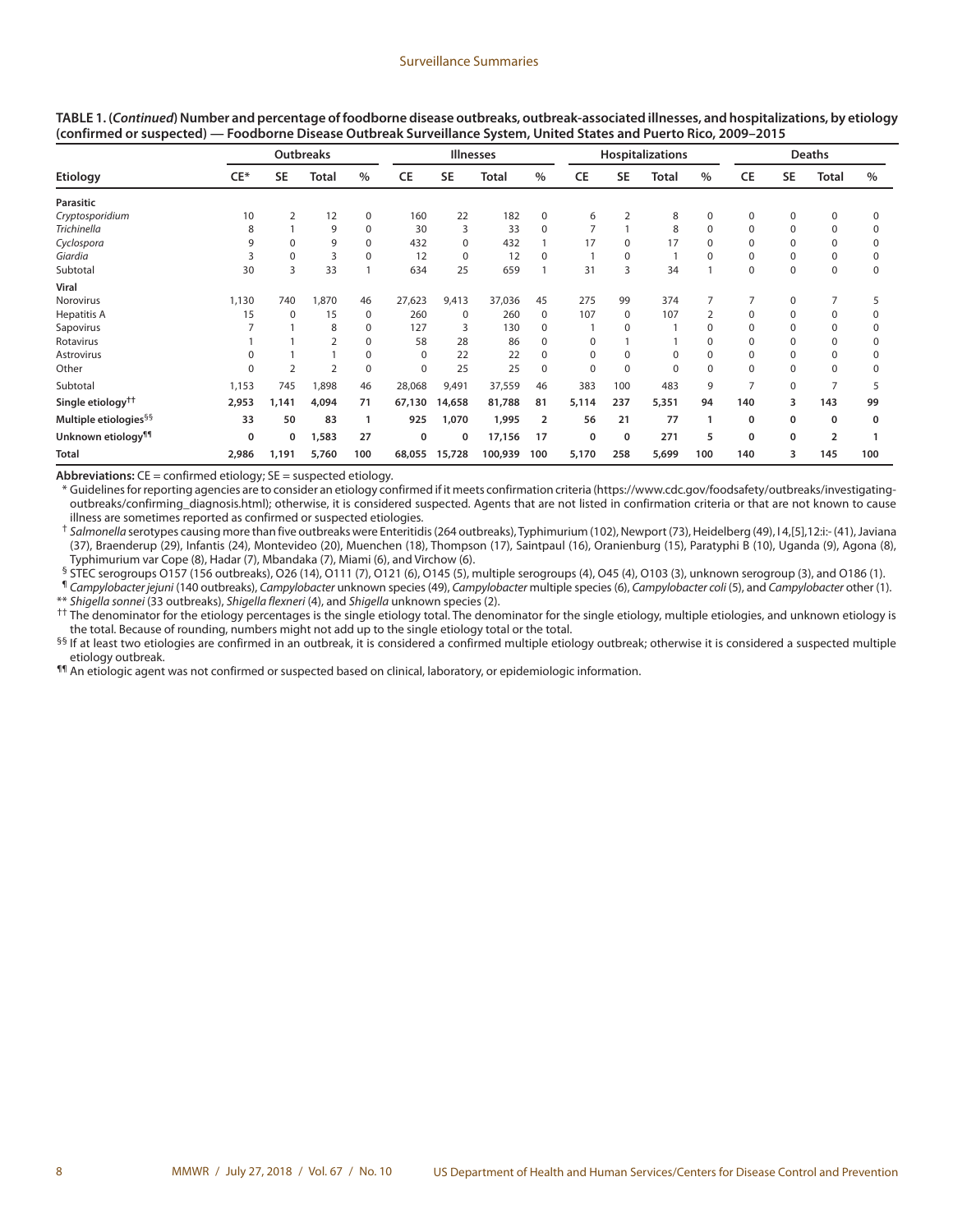|                                             | <b>Outbreaks</b> |             | Illnesses | <b>Mean illnesses</b> |                |  |
|---------------------------------------------|------------------|-------------|-----------|-----------------------|----------------|--|
| Location                                    | No.              | $\%$        | No.       | $\%$                  | per outbreak   |  |
| Restaurant                                  | 2,880            | 61          | 33,465    | 43                    | 12             |  |
| Sit-down dining                             | 2,239            | 48          | 25,150    | 33                    | 11             |  |
| Fast-food                                   | 369              | 8           | 4,414     | 6                     | 12             |  |
| <b>Buffet</b>                               | 9                | 0           | 97        | 0                     | 11             |  |
| Other or unknown type                       | 229              | 5           | 3,231     | 4                     | 14             |  |
| Multiple types                              | 34               | 1           | 573       | $\mathbf{1}$          | 17             |  |
| <b>Catering or banquet facility</b>         | 636              | 14          | 18,141    | 24                    | 29             |  |
| <b>Private home</b>                         | 561              | 12          | 8,080     | 10                    | 14             |  |
| <b>Institutional location</b>               | 211              | 4           | 9,806     | 13                    | 46             |  |
| School                                      | 69               |             | 2,164     | 3                     | 31             |  |
| Prison or jail                              | 67               |             | 5,077     | $\overline{7}$        | 76             |  |
| Camp                                        | 29               |             | 904       | 1                     | 31             |  |
| Day care                                    | 7                | 0           | 193       | 0                     | 28             |  |
| Office or indoor workplace                  | 26               |             | 937       |                       | 36             |  |
| Other                                       | 13               | 0           | 531       | 1                     | 41             |  |
| <b>Other location</b>                       | 26               | 1           | 482       | 1                     | 19             |  |
| <b>Other commercial location</b>            | 258              | 5           | 4,284     | 6                     | 17             |  |
| Grocery store                               | 104              | 2           | 1,611     | $\overline{2}$        | 15             |  |
| Fair, festival, or temporary mobile service | 37               |             | 620       | 1                     | 17             |  |
| Farm or dairy                               | 79               | 2           | 1,178     | 2                     | 15             |  |
| Other                                       | 38               |             | 875       | 1                     | 23             |  |
| <b>Hospital or nursing home</b>             | 68               | 1           | 1,527     | 2                     | 22             |  |
| Nursing home                                | 55               |             | 1,349     | 2                     | 25             |  |
| Hospital                                    | 13               | $\Omega$    | 178       | 0                     | 14             |  |
| Other private location                      | 44               |             | 1,203     | 2                     | 27             |  |
| Place of worship                            | 32               |             | 1,014     |                       | 32             |  |
| Picnic                                      | 5                | 0           | 37        | 0                     | $\overline{7}$ |  |
| Other                                       | 7                | 0           | 152       | 0                     | 22             |  |
| Hotel or motel                              | 8                | 0           | 151       | 0                     | 19             |  |
| Ship or boat                                | 4                | $\mathbf 0$ | 31        | $\mathbf 0$           | 8              |  |
| Single location*                            | 4,696            | 82          | 77,170    | 76                    | 16             |  |
| <b>Multiple locations</b>                   | 326              | 6           | 10,920    | 11                    | 33             |  |
| <b>Unknown location</b>                     | 738              | 13          | 12,849    | 13                    | 17             |  |
| <b>Total</b>                                | 5,760            | 100         | 100,939   | 100                   | 18             |  |

**TABLE 2. Number and percentage of foodborne disease outbreaks and outbreak-associated illnesses, by location of food preparation — Foodborne Disease Outbreak Surveillance System, United States and Puerto Rico, 2009–2015**

\* The denominator for the location percentages is the single location total. The denominator for the single location, multiple locations, and unknown location is the total. Numbers might not add up to the single location total or the total due to rounding.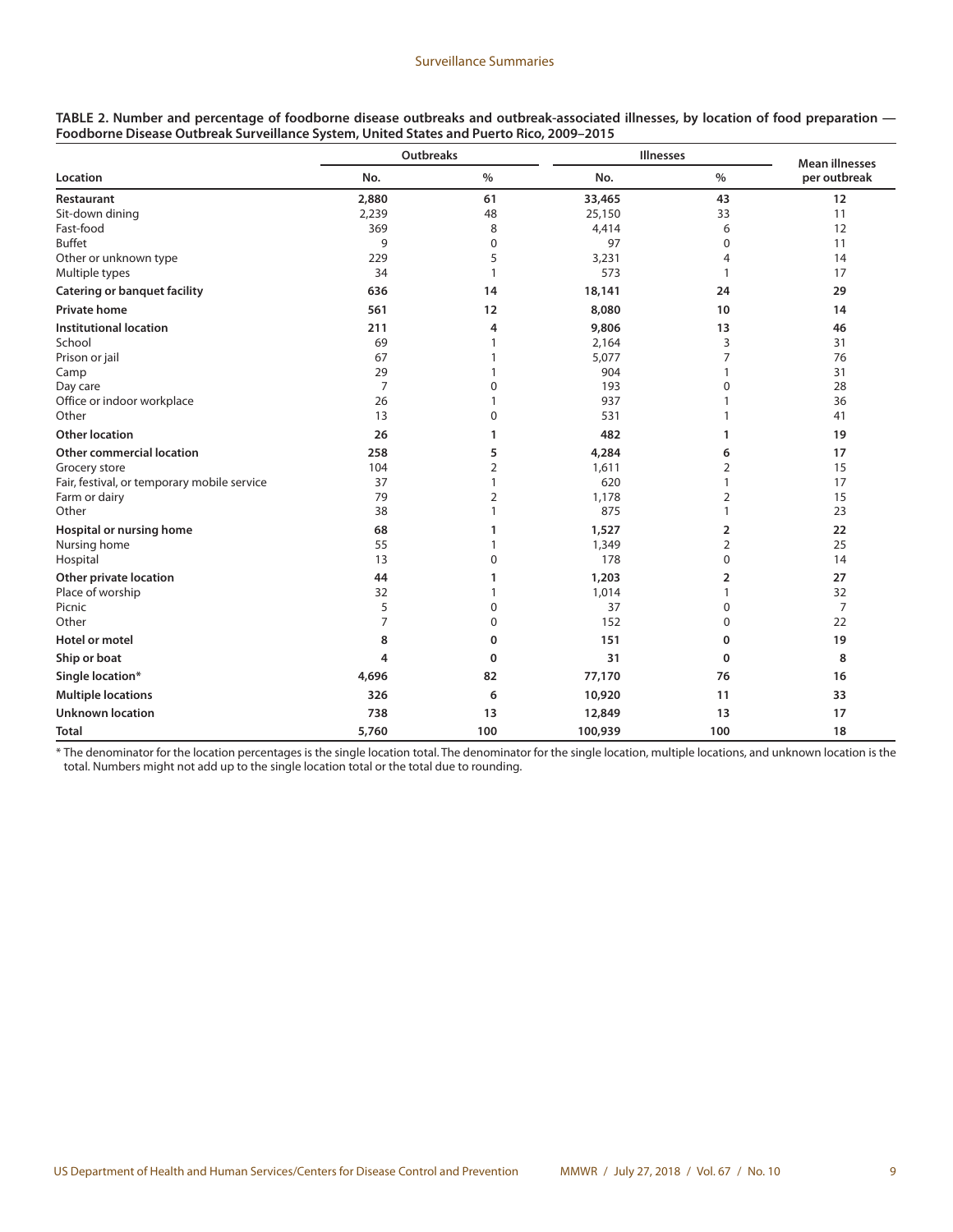**TABLE 3. Number and percentage of foodborne disease outbreaks and outbreak-associated illnesses, by food category — Foodborne Disease Outbreak Surveillance System, United States and Puerto Rico, 2009–2015**

|                                                                       |       | <b>Outbreaks</b> | <b>Illnesses</b> |     |  |  |  |
|-----------------------------------------------------------------------|-------|------------------|------------------|-----|--|--|--|
| Food category*                                                        | No.   | $\%$             | No.              | %   |  |  |  |
| <b>Aquatic animal</b>                                                 |       |                  |                  |     |  |  |  |
| Crustaceans                                                           | 12    | 1                | 74               | 0   |  |  |  |
| Mollusks <sup>†</sup>                                                 | 105   | 8                | 846              | 3   |  |  |  |
| Fish                                                                  | 222   | 17               | 1,353            | 5   |  |  |  |
| Other aquatic animals                                                 | 5     | $\Omega$         | 15               | 0   |  |  |  |
| Subtotal                                                              | 344   | 27               | 2,288            | 9   |  |  |  |
| <b>Land animal</b>                                                    |       |                  |                  |     |  |  |  |
| Dairy <sup>§</sup>                                                    | 136   | 11               | 1,639            | 6   |  |  |  |
| Eggs                                                                  | 36    | 3                | 2,470            | 9   |  |  |  |
| Beef                                                                  | 106   | 8                | 1,934            | 7   |  |  |  |
| Pork                                                                  | 89    | 7                | 2,670            | 10  |  |  |  |
| Other meat (e.g., sheep or goat)                                      | 6     | 0                | 50               | 0   |  |  |  |
| Chicken                                                               | 123   | 10               | 3,114            | 12  |  |  |  |
| Turkey                                                                | 50    | 4                | 1,675            | 6   |  |  |  |
| Other poultry                                                         | 6     | 0                | 71               | 0   |  |  |  |
| Game                                                                  | 13    | 1                | 86               | 0   |  |  |  |
| Subtotal                                                              | 565   | 44               | 13,709           | 52  |  |  |  |
| Plant                                                                 |       |                  |                  |     |  |  |  |
| Oils and sugars                                                       | 4     | 0                | 18               | 0   |  |  |  |
| Fungi                                                                 | 16    | 1                | 56               | 0   |  |  |  |
| Sprouts                                                               | 21    | 2                | 766              | 3   |  |  |  |
| Root and other underground<br>vegetables <sup>¶</sup>                 | 20    | $\overline{2}$   | 383              | 1   |  |  |  |
| Seeded vegetables**                                                   | 44    | 3                | 2,572            | 10  |  |  |  |
| Herbs                                                                 | 7     | 1                | 476              | 2   |  |  |  |
| Vegetable row crops <sup>††</sup>                                     | 81    | 6                | 1,972            | 7   |  |  |  |
| Fruits <sup>§§</sup>                                                  | 78    | 6                | 2,420            | 9   |  |  |  |
| Grains and beans¶¶                                                    | 52    | 4                | 838              | 3   |  |  |  |
| Nuts and seeds***                                                     | 11    | 1                | 245              | 1   |  |  |  |
| Subtotal                                                              | 334   | 26               | 9,746            | 37  |  |  |  |
| Other                                                                 | 38    | 3                | 807              | 3   |  |  |  |
| Food reported, attributed to a<br>single food category <sup>†††</sup> | 1,281 | 22               | 26,550           | 26  |  |  |  |
| Food reported, not attributed to a<br>single food category            | 1,161 | 20               | 24,791           | 25  |  |  |  |
| No food reported                                                      | 3,318 | 58               | 49,598           | 49  |  |  |  |
| Total <sup>†††</sup>                                                  | 5,760 | 100              | 100,939          | 100 |  |  |  |

\* **Source:** Interagency Food Safety Analytics Collaboration (IFSAC) food categorization scheme [\(https://www.cdc.gov/foodsafety/ifsac/projects/](https://www.cdc.gov/foodsafety/ifsac/projects/food-categorization-scheme.html) [food-categorization-scheme.html](https://www.cdc.gov/foodsafety/ifsac/projects/food-categorization-scheme.html)).

† Bivalve mollusks (102 outbreaks) and nonbivalve mollusks (3).

§ Unpasteurized dairy products (109 outbreaks), pasteurized dairy products (20), and pasteurization unknown (7).

¶ Tubers (12 outbreaks), roots (5), and bulbs (3).

\*\* Solanaceous seeded vegetables (23 outbreaks), vine-grown seeded vegetables (11), legumes (7), other seeded vegetables (2), and seeded vegetables not further classified (1).

†† Leafy vegetables (77 outbreaks) and stem vegetables (4).

§§ Fruits not further classified (24 outbreaks), pome fruits (15), melons (14), small fruits (11), sub-tropical fruits (7), tropical fruits (5), and stone fruits (2).

¶¶ Grains (32 outbreaks), beans (15), and grains and beans not further classified (5).

\*\*\* Nuts (8 outbreaks) and seeds (3).

**†††** The denominator for the food category percentages is the "food reported, attributed to a single food category" total. The total comprises "food reported attributed to a single food category," "food reported, not attributed to a single food category," and "no food reported." Numbers might not add up exactly due to rounding.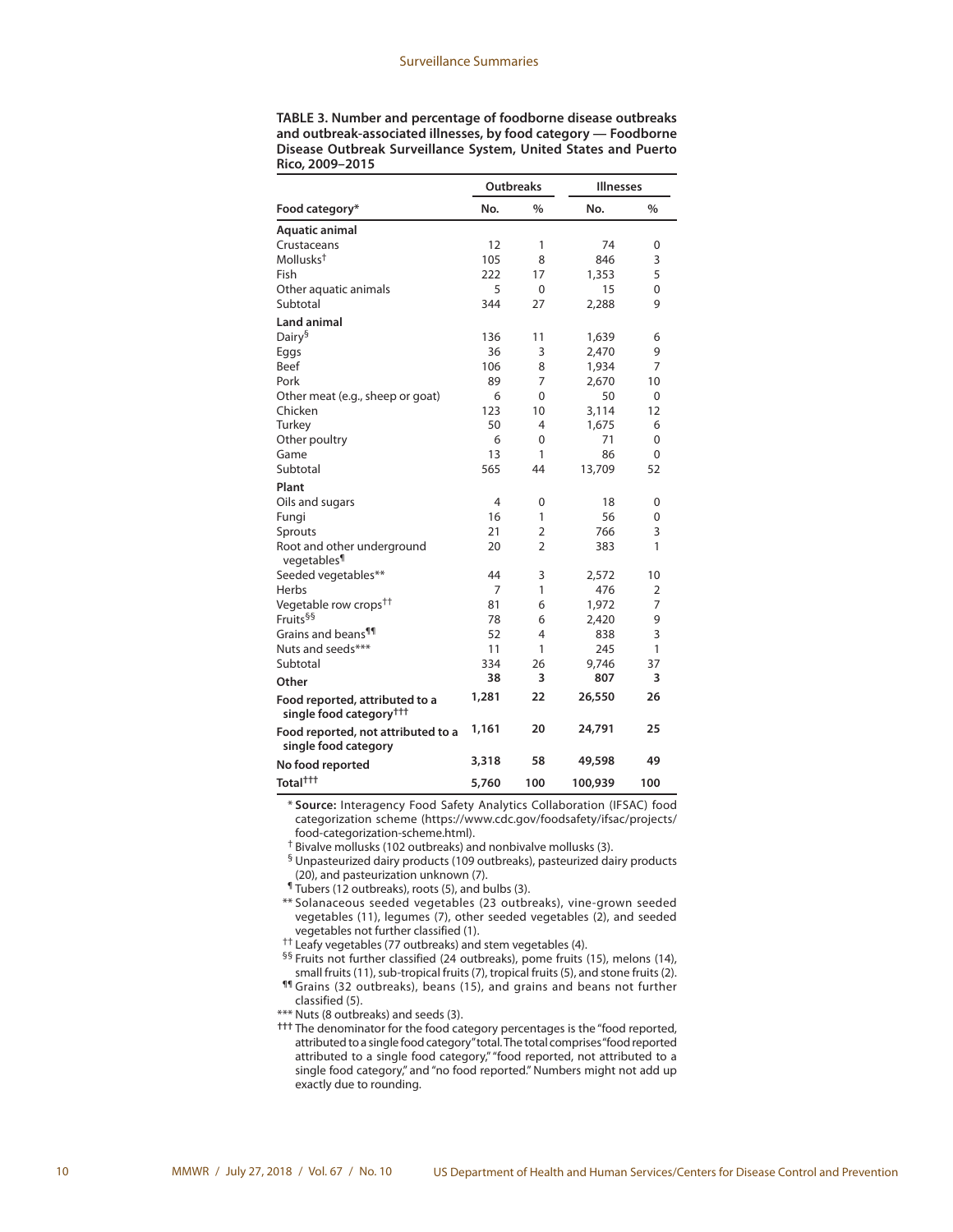| Characteristic                                                                       | Food category*      | No. outbreaks | No. illnesses | No. hospitalizations | No. deaths     |
|--------------------------------------------------------------------------------------|---------------------|---------------|---------------|----------------------|----------------|
| Top 5 pathogen-food category pairs resulting in outbreaks                            |                     |               |               |                      |                |
| Etiology                                                                             |                     |               |               |                      |                |
| Scombroid toxin/histamine                                                            | Fish                | 85            | 250           |                      | 0              |
| Ciguatoxin                                                                           | Fish                | 72            | 269           | 31                   | 0              |
| Campylobacter                                                                        | Dairy               | 60            | 917           | 51                   |                |
| Salmonella                                                                           | Chicken             | 49            | 1,941         | 372                  | 0              |
| Salmonella                                                                           | Pork                | 43            | 1,539         | 206                  | 3              |
| Top 5 pathogen-food category pairs resulting in outbreak-associated illnesses        |                     |               |               |                      |                |
| Etiology                                                                             |                     |               |               |                      |                |
| Salmonella                                                                           | Eggs                | 31            | 2,422         | 41                   |                |
| Salmonella                                                                           | Seeded vegetables   | 25            | 2,203         | 419                  | $\overline{7}$ |
| Salmonella                                                                           | Chicken             | 49            | 1,941         | 372                  | $\mathbf 0$    |
| Salmonella                                                                           | Pork                | 43            | 1,539         | 206                  | 3              |
| Campylobacter                                                                        | Dairy               | 60            | 917           | 51                   |                |
| Top 5 pathogen-food category pairs resulting in outbreak-associated hospitalizations |                     |               |               |                      |                |
| Etiology                                                                             |                     |               |               |                      |                |
| Salmonella                                                                           | Seeded vegetables   | 25            | 2,203         | 419                  | 7              |
| Salmonella                                                                           | Chicken             | 49            | 1,941         | 372                  | 0              |
| Salmonella                                                                           | Fruits              | 24            | 838           | 227                  | 6              |
| Salmonella                                                                           | Pork                | 43            | 1,539         | 206                  | 3              |
| Listeria monocytogenes                                                               | Fruits              | 3             | 184           | 179                  | 41             |
| Top 5 pathogen-food category pairs resulting in outbreak-associated deaths           |                     |               |               |                      |                |
| Etiology                                                                             |                     |               |               |                      |                |
| Listeria monocytogenes                                                               | Fruits              | 3             | 184           | 179                  | 41             |
| Listeria monocytogenes                                                               | Dairy               | 14            | 106           | 70                   | 14             |
| Salmonella                                                                           | Seeded vegetables   | 25            | 2,203         | 419                  | 7              |
| Salmonella                                                                           | Fruits              | 24            | 838           | 227                  | 6              |
| Listeria monocytogenes                                                               | Vegetable row crops | 2             | 29            | 29                   | 6              |

**TABLE 4. Most common confirmed pathogen-food category pairs resulting in outbreaks, outbreak-associated illnesses, hospitalizations, and deaths — Foodborne Disease Outbreak Surveillance System, United States and Puerto Rico, 2009–2015**

\* **Source:** Interagency Food Safety Analytics Collaboration (IFSAC) food categorization scheme: [https://www.cdc.gov/foodsafety/ifsac/projects/food-categorization](https://www.cdc.gov/foodsafety/ifsac/projects/food-categorization-scheme.html)[scheme.html](https://www.cdc.gov/foodsafety/ifsac/projects/food-categorization-scheme.html).